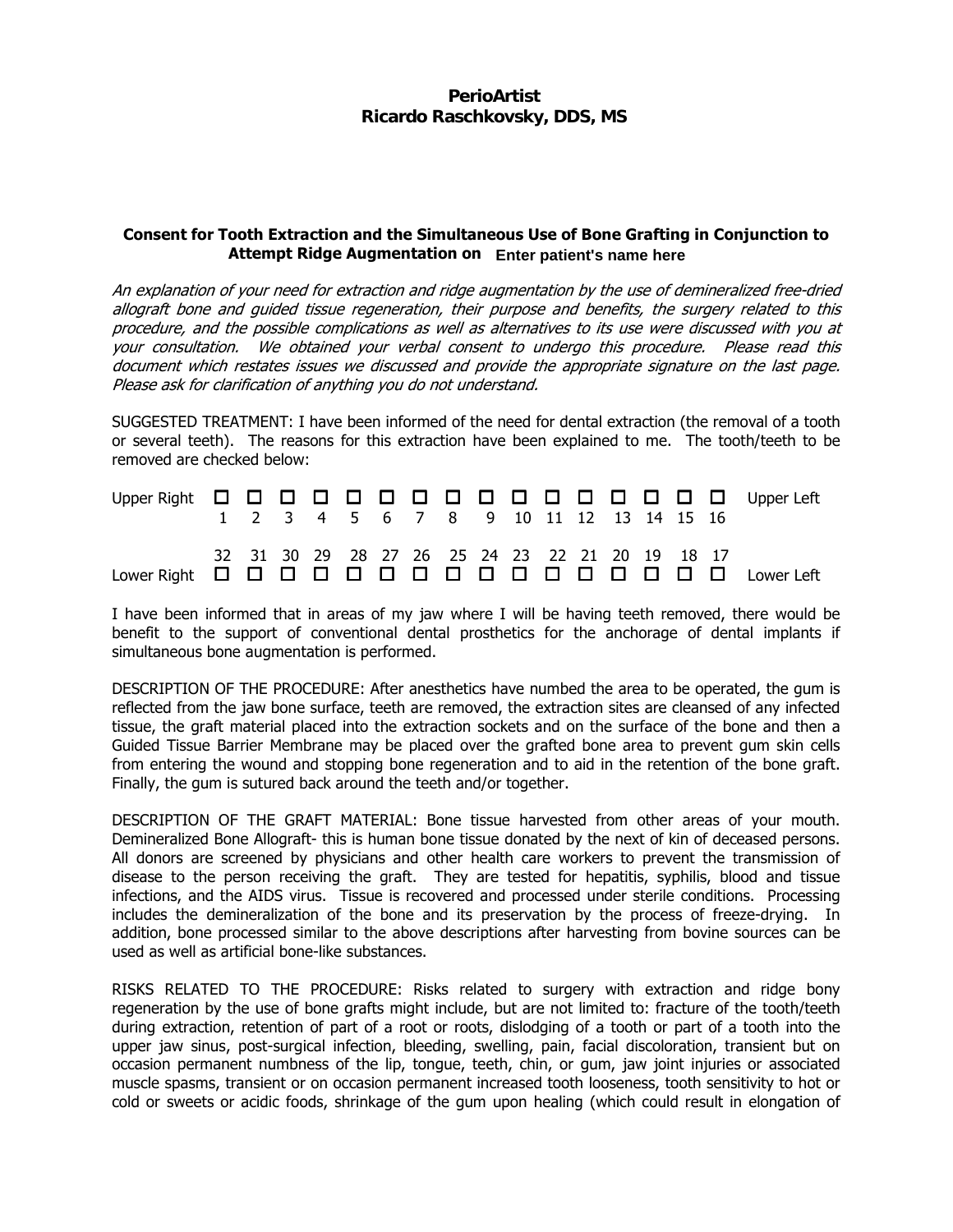and/or greater spaces between some teeth). Risks related to the anesthetics might include, but are not limited to, allergic reactions, accidental swallowing of foreign matter, facial swelling, bruising, pain or soreness or discoloration at the site of injection of anesthetics.

ALTERNATIVES TO THE PROCEDURE: These may include: (1) No treatment, with the expectation of the advancement of my condition resulting in greater risk or complications including, but not limited to, bone loss, pain, infection, and possible damage to the support of adjacent teeth, a less than satisfactory dental prosthetic result. (2) Building up the ridge with soft tissue grafting which would not increase the possibility of using dental implants. (3) Extending the depth of the cheek pouch by surgery with or without the use of a soft tissue graft which would not increase the possibility of using dental implants or the esthetics or phonetics related to design of a fixed bridge.

## Consent for Tooth Extraction and the Simultaneous Use of Bone Grafting in Conjunction to Attempt Ridge Augmentation

NO WARRANTY OR GUARANTEE: I hereby acknowledge that no guarantee, warranty, or assurance has been given to me that the proposed surgery will be completely successful in eradicating pockets, infection, or further bone loss or gum recession. It is anticipated that the surgery will provide benefit in reducing the cause of this condition and produce healing which will enhance the possibility of longer retention of my teeth. Due to individual patient differences, however, one cannot predict the absolute certainty of success. Therefore, there exists the risk of failure, relapse, selective retreatment, or worsening of my present condition, including the possible loss of certain teeth with advanced involvement, despite the best of care.

CONSENT TO UNFORSEEN CONDITIONS: During surgery, unforeseen conditions could be discovered which would call for a modification or change from the anticipated surgical plan. These may include, but are not limited to, extraction of hopeless teeth to enhance healing of adjacent teeth, the removal of a hopeless root of a multi-rooted tooth so as to preserve the tooth, or termination of the procedure prior to completion of all of the surgery originally scheduled. I therefore consent to the performance of such additional or alternative procedures as may be deemed necessary in the best judgment of the treating doctor.

COMPLIANCE WITH SELF-CARE INSTRUCTIONS: I understand that excessive smoking and/or alcohol intake may affect gum healing and may limit the successful outcome of my surgery. I agree to follow instructions related to the daily care of my mouth and to the use of prescribed medications. I agree to report for appointments as needed following my surgery so that healing may be monitored and the doctor can evaluate and report on the success of the surgery.

SUPPLEMENTAL RECORDS AND THEIR USE: I consent to photography, video recording, and x-rays of my oral structures as related to these procedures, and for their educational use in lectures or publications, provided my identity is not revealed.

PATIENT'S ENDORSEMENT: My endorsement (signature) to this form indicates that I have read and fully understand the terms used within this document and the explanations referred to or implied. After thorough consideration, I give my consent for the performance of any and all procedures related to tooth extraction and the simultaneous use of bone grafting to attempt ridge augmentation as presented to me during the consultation and treatment plan presentation by the doctor or as described in this document.